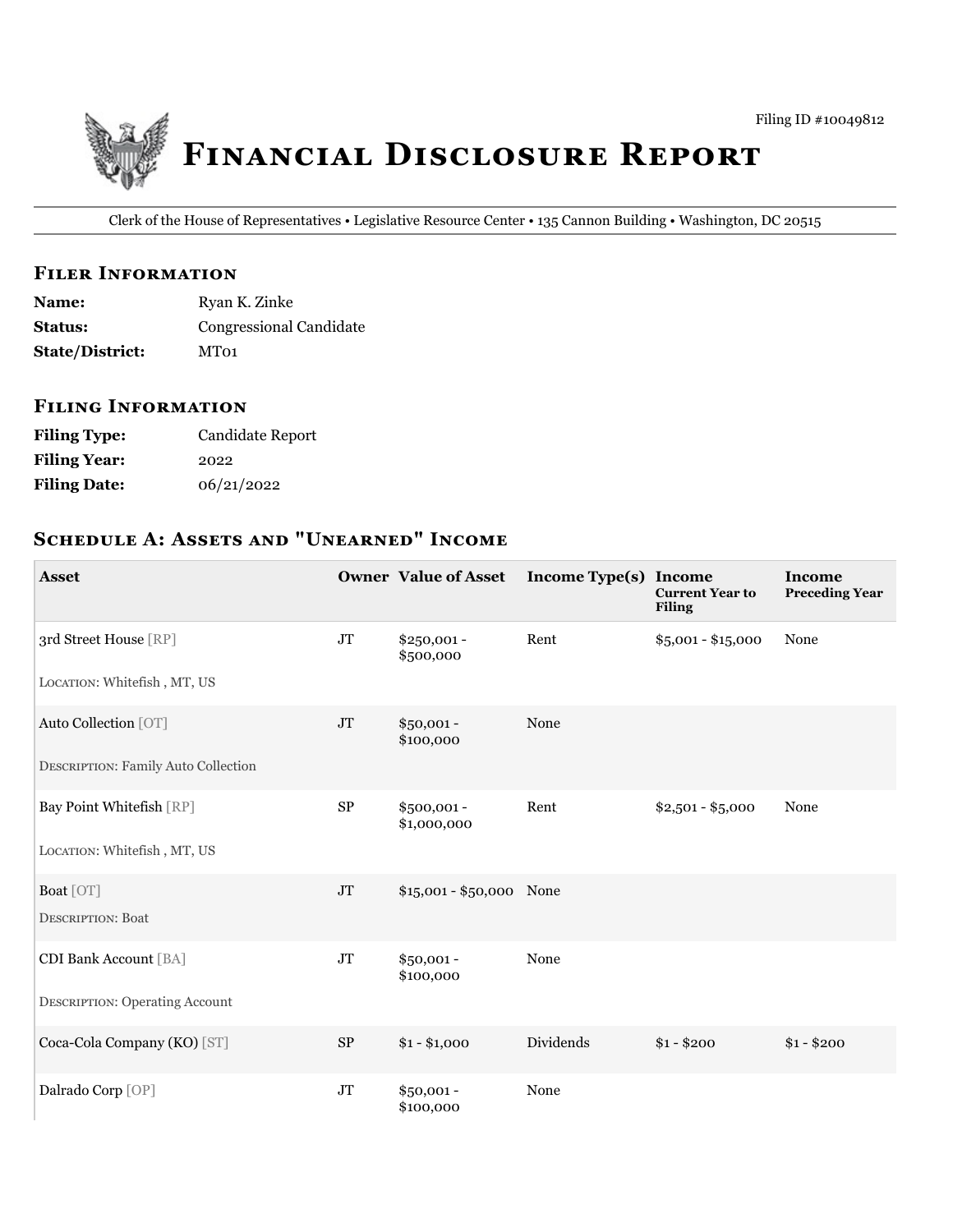| <b>Asset</b>                                                                           |                | <b>Owner Value of Asset</b>   | <b>Income Type(s) Income</b> | <b>Current Year to</b><br>Filing | Income<br><b>Preceding Year</b> |
|----------------------------------------------------------------------------------------|----------------|-------------------------------|------------------------------|----------------------------------|---------------------------------|
| DESCRIPTION: Clean Energy Advisory Board                                               |                |                               |                              |                                  |                                 |
| Double Tap LLC [RP]                                                                    | J <sub>T</sub> | $$100,001 -$<br>\$250,000     | Rent                         | $$5,001 - $15,000$               | $$5,001 - $15,000$              |
| LOCATION: Whitefish, MT, US<br><b>DESCRIPTION:</b> Low Income Housing                  |                |                               |                              |                                  |                                 |
| Family Art Collection [OT]                                                             | $\rm JT$       | $$250,001 -$<br>\$500,000     | None                         |                                  |                                 |
| <b>DESCRIPTION: Art</b>                                                                |                |                               |                              |                                  |                                 |
| Hand Property [RP]                                                                     | <b>SP</b>      | \$1,000,001 -<br>\$5,000,000  | None                         |                                  |                                 |
| LOCATION: Santa Barbara, CA, US<br><b>DESCRIPTION: Hand Family Residence</b>           |                |                               |                              |                                  |                                 |
| Harlow House Whitefish MT 59937 [RP]                                                   | $\rm JT$       | \$500,001 -<br>\$1,000,000    | Rent                         | $$5,001 - $15,000$               | $$5,001 - $15,000$              |
| LOCATION: Whitefish, MT, US                                                            |                |                               |                              |                                  |                                 |
| LC Hand Holdings LLC [RP]                                                              | <b>SP</b>      | \$5,000,001 -<br>\$25,000,000 | Rent                         | $$50,001 -$<br>\$100,000         | $$50,001 -$<br>\$100,000        |
| LOCATION: SANTA BARBARA, CA, US<br><b>DESCRIPTION: Family Rental Property</b>          |                |                               |                              |                                  |                                 |
| Other Bank Savings Accounts [BA]<br><b>DESCRIPTION: WCU and NFCU Interest Accounts</b> | JT             | $$1,001 - $15,000$            | Dividends                    | $$1 - $200$                      | $$1 - $200$                     |
| Shield AI [OP]                                                                         | JT             | Undetermined                  | Capital Gains                | None                             | None                            |
| DESCRIPTION: Advisory Board Member. Warrants issued with no determined valued          |                |                               |                              |                                  |                                 |
| Snowfrog Bank Account LLC Whitefish MT<br>59937 [BA]                                   | J <sub>T</sub> | $$1,001 - $15,000$            | None                         |                                  |                                 |
| <b>DESCRIPTION: Snowfrog Operating Account</b>                                         |                |                               |                              |                                  |                                 |
| Snowfrog LLC [RP]                                                                      | J <sub>T</sub> | \$500,001 -<br>\$1,000,000    | Rent                         | $$15,001 - $50,000$              | $$15,001 -$<br>\$50,000         |
| LOCATION: Whitefish, MT, US                                                            |                |                               |                              |                                  |                                 |
| U.S. Gold Corp. (USAU) [ST]                                                            | $\rm JT$       | $$100,001 -$<br>\$250,000     | Capital Gains                | None                             | None                            |
| <b>DESCRIPTION: Board Member</b>                                                       |                |                               |                              |                                  |                                 |
| Undeveloped Property Flathead County MT<br>[RP]                                        | $\rm SP$       | \$250,001 -<br>\$500,000      | Capital Gains                | None                             | None                            |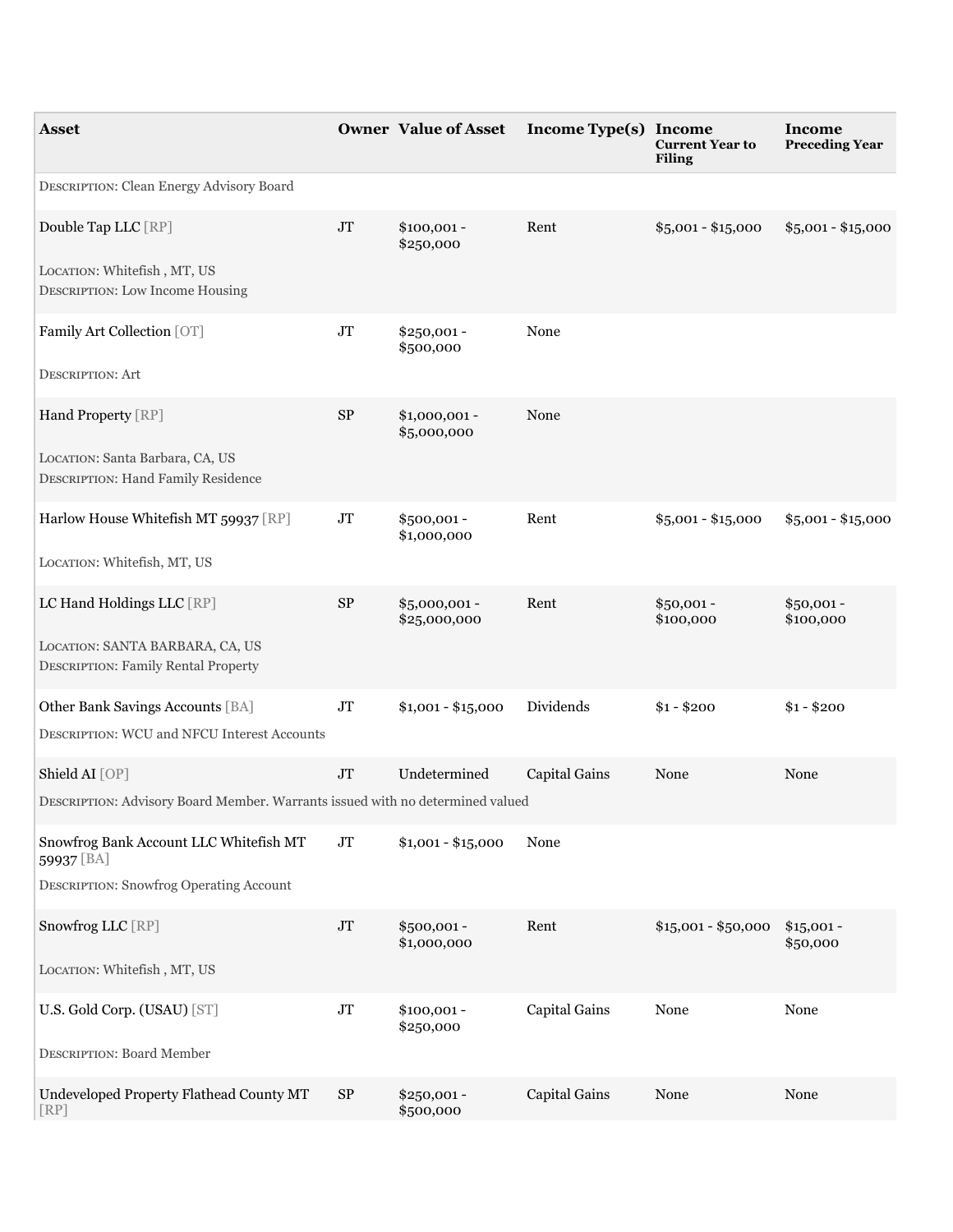| <b>Asset</b>                                  |           | <b>Owner Value of Asset</b> | Income Type(s) Income | <b>Current Year to</b><br><b>Filing</b> | Income<br><b>Preceding Year</b> |
|-----------------------------------------------|-----------|-----------------------------|-----------------------|-----------------------------------------|---------------------------------|
| LOCATION: Flathead County, MT, US             |           |                             |                       |                                         |                                 |
| USAA Science and Technology [MF]              | <b>SP</b> | $$1,001 - $15,000$          | Capital Gains         | $$1 - $200$                             | $$1 - $200$                     |
| Wells Fargo [BA]                              | JT        | $$100,001 -$<br>\$250,000   | None                  |                                         |                                 |
| <b>DESCRIPTION: LC Hand Operating Account</b> |           |                             |                       |                                         |                                 |

\* For the complete list of asset type abbreviations, please visit <https://fd.house.gov/reference/asset-type-codes.aspx>.

## **SCHEDULE C: EARNED INCOME**

| <b>Source</b>        | <b>Type</b>           | Amount<br><b>Current Year to</b><br><b>Filing</b> | Amount<br><b>Preceding Year</b> |
|----------------------|-----------------------|---------------------------------------------------|---------------------------------|
| US Navy              | Retirement Income     | \$20,000.00                                       | \$38,000.00                     |
| US Gold Corp         | Consultant            | \$68,000.00                                       | \$68,000.00                     |
| CDI LLC Whitefish MT | Partner               | \$100,000.00                                      | \$100,000.00                    |
| LC Hand Holdings LLC | Sole Spouse Ownership | \$100,000.00                                      | \$80,000.00                     |

## **SCHEDULE D: LIABILITIES**

|                | <b>Owner Creditor</b>                            | Date Incurred | <b>Type</b>                                             | <b>Amount of</b><br>Liability |
|----------------|--------------------------------------------------|---------------|---------------------------------------------------------|-------------------------------|
| <b>SP</b>      | Pacific Premier Bank Santa Barbara CA March 2021 |               | Loan on LCHand Holdings Property in<br>Santa Barbara CA | $$1,000,001$ -<br>\$5,000,000 |
| J <sub>T</sub> | Wells Fargo Bank                                 | February 2021 | Mortgage. Whitefish MT                                  | $$250,001 -$<br>\$500,000     |
| JT             | North Pointe Bank                                | March 2021    | Mortgage Whitefish MT                                   | $$500,001 -$<br>\$1,000,000   |
| J <sub>T</sub> | <b>GMAC</b>                                      | Oct 2021      | AUTO Loan                                               | $$50,001 -$<br>\$100,000      |
| JT             | <b>USAA</b>                                      | March 2018    | Auto Loan                                               | $$10,000 - $15,000$           |

## **SCHEDULE E: POSITIONS**

| <b>Position</b> | <b>Name of Organization</b>                             |
|-----------------|---------------------------------------------------------|
| Partner         | Continental Divide International (CDI) LLC Whitefish MT |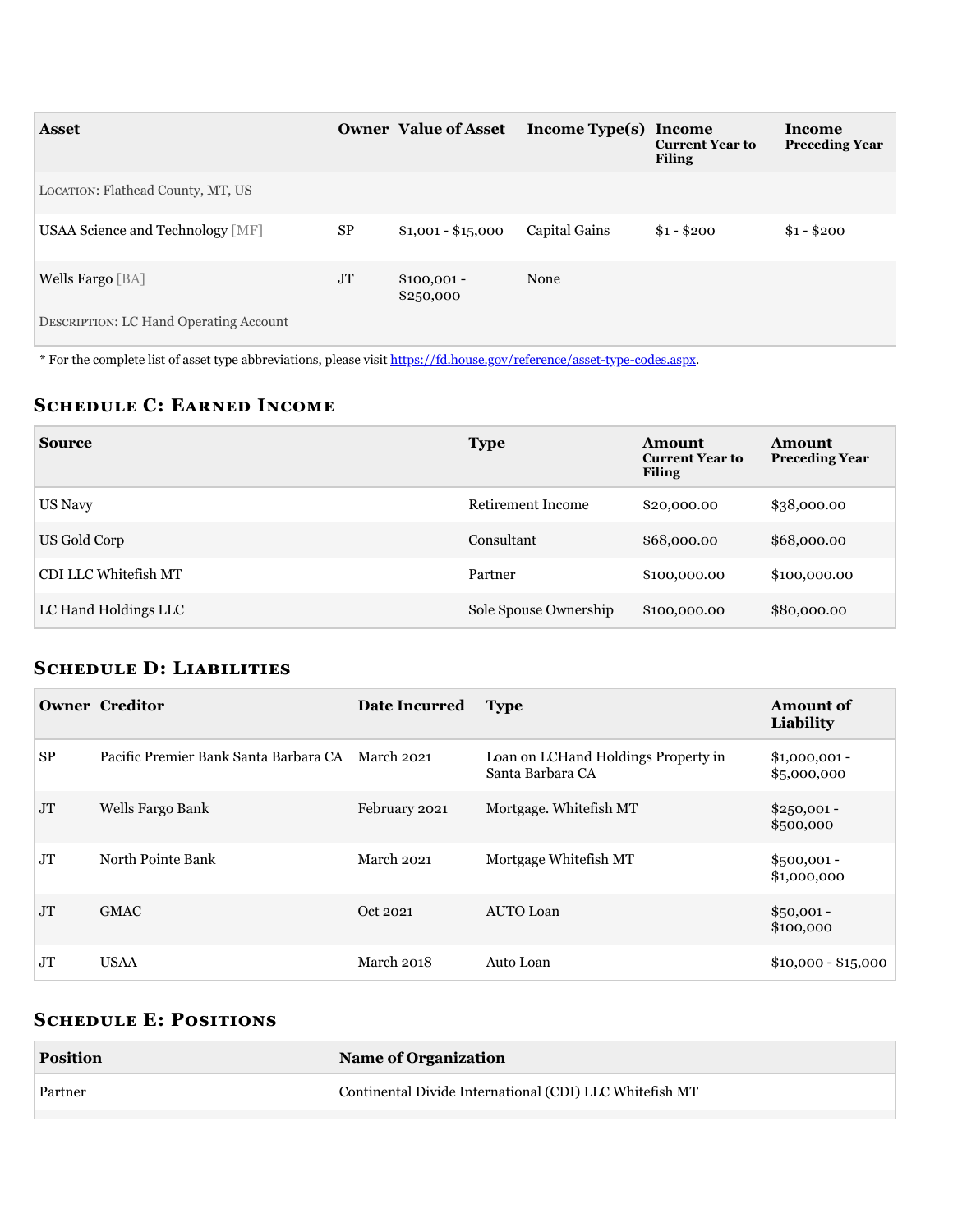| <b>Position</b>                         | <b>Name of Organization</b>             |
|-----------------------------------------|-----------------------------------------|
| Partner                                 | Snowfrog LLC Whitefish MT               |
| Partner                                 | Double Tap LLC Whitefish MT             |
| Board Member, Technical Committee Chair | US Gold Corp (NASDAQ: USAU)             |
| Clean Energy Advisory Board             | Dalrado Corp                            |
| <b>Advisory Board Member</b>            | Shield AI                               |
| <b>Advisory Board Member</b>            | Deason Institute for CyberSecurity. SMU |

### **SCHEDULE F: AGREEMENTS**

None disclosed.

### SCHEDULE J: COMPENSATION IN EXCESS OF \$5,000 PAID BY ONE SOURCE

| <b>Source (Name and Address)</b>                                     | <b>Brief Description of Duties</b>     |
|----------------------------------------------------------------------|----------------------------------------|
| JVL Enterprises Dallas TX (Dallas, TX, US)                           | Consultant. End of Service: May 2022   |
| CDI LLC (Whitefish, MT, US)                                          | Partner                                |
| Conoco Phillips (Houston, TX, US)                                    | Consultant. End of Service: Dec 2021.  |
| Cyber Range Solutions (CRS) (Washington, DC, US)                     | Advisor. End of Service: Dec 2021      |
| Domestic Energy Producers Alliance (DEPA)<br>(Oklahoma City, OK, US) | Advisor, End of Service: 2020          |
| DM Group (Las Vegas, NV, US)                                         | Advisor. End of Service: 2020          |
| US Gold Corp (Cheyenne, WY, US)                                      | Consultant                             |
| US Trinity (FT Worth, TX, US)                                        | <b>Consultant End of Service: 2020</b> |
| Keelen Group (Washington, DC, US)                                    | Advisor End of Service 2020            |
| Oasis Petroleum Company (Houston, TX, US)                            | Advisor. End of Service: 2020          |
| LC Hand Holdings LLC (Santa Barbara, CA, US)                         | Spouses sole property and business     |

### EXCLUSIONS OF SPOUSE, DEPENDENT, OR TRUST INFORMATION

**Trusts**: Details regarding "Qualified Blind Trusts" approved by the Committee on Ethics and certain other "excepted trusts" need not be disclosed. Have you excluded from this report details of such a trust benefiting you, your spouse, or dependent child?  $\bigcirc$  Yes  $\bigcirc$  No

**Exemption**: Have you excluded from this report any other assets, "unearned" income, transactions, or liabilities of a spouse or dependent child because they meet all three tests for exemption?

 $\bigcirc$  Yes  $\bigcirc$  No